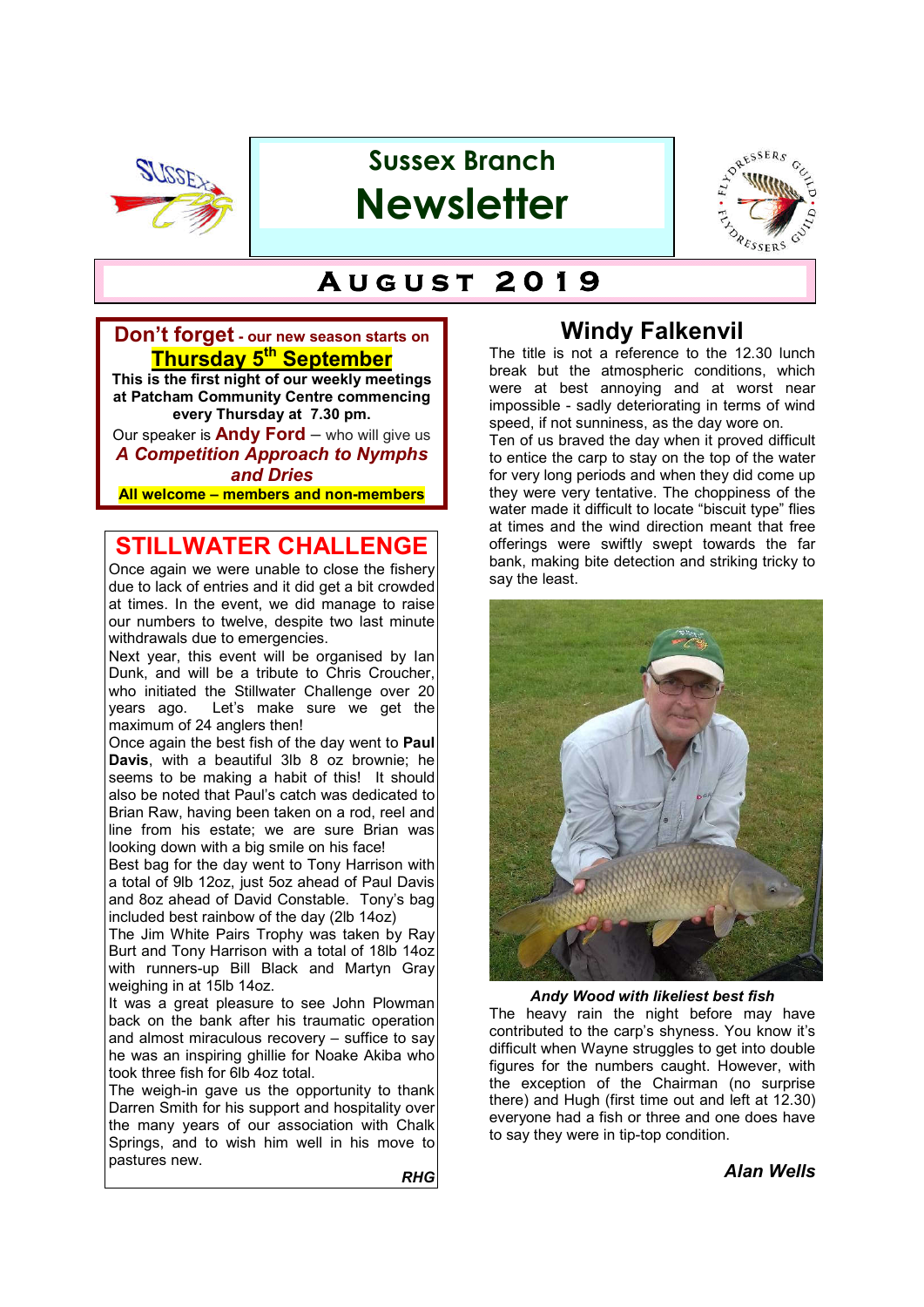#### **SUBSCRIPTIONS**

Yes, it's that time of year again! Subscriptions for both the Guild and Branch are due on 1<sup>st</sup> **September**, and a renewal form is enclosed with this newsletter. However, it is **not** necessary to complete this if your details have not changed – just let Roy Gurney have your subs ASAP!!

#### *Chairman's Chat*

Once again we put up the gazebo at Ardingly Show ground to demonstrate for Children's Day, an annual event which is, as the name suggests, is for school children only. Hordes of them came around in an almost endless stream, all of whom were mainly interested in the dressing of flies for fishing. Dave, Phil and Brian had the spiel about the life cycles of for example Dragon flies and Mayflies; by the end of the day, I almost knew the story myself!



*Brian demonstrating to one of the Teachers* As usual we got the kids tying the knots in pheasant tail fibres to produce Crane Fly legs; much to the enjoyment of the children, we got the teachers to have a go too.

After clearing up all the Demonstrators were given a glass of wine and a plate of salad. As usual we overmanned the tent so that turns could be taken visit the other stands.

Once again, why not have a go yourself next year? The kids are great and are enthusiastic interested in what could be called a Country skill.

*Tony W* 

# *Rays Ramblings*

What a moving tribute was the piece last month by Ian Dunk on his great pal Mr C. I haven't been a member of the Sussex Branch for that long, but my observation of Chris was that he was a fine angler, illustrated as Ian said by the number of times his name appears on the club's trophies and with him taking both double figure Rainbows and Browns and tasting success in competitions at the John Watt event.

As I wrote in the last newsletter I feel privileged to have fished so many places and find it tragic that one as young as Chris is taken from us and it is a huge loss to the Branch. My philosophy nowadays is to fish as often as possible, because as Jethro the Cornish comedian used to say "Treat each day as your last because one day you will be right".

Some of you may know that I have a large collection of fishing books and when I write for the Ouse Valley Newsletter I discuss some that I have recently read. Of the three hundred or so there are some that I have never read, some that I have read once but not likely to read again and others that I read every couple of years. The idea was that when I get too old and decrepit to go fishing, I will still be to read about fishing or watch the collection of DVD's that I have. Some people have said that the fact that I can only read about fishing or watch it will make the fact that I can't go worse, but I'll have to risk that. Anyway, Skues was still fishing at ninety so I hope that unlike Chris I've got a few more years left.

One of my favourite authors is Laurence Catlow who fishes mainly on the River Eden and Upper Wharfe, both of which I have fished in the past. His favourite pastimes apart from fishing are raising pheasants for the shooting season, his Springer Spaniels, his love of beer and wine and his collection of fishing books which is the reason I got started collecting books. He has written four books but also writes for Trout and Salmon magazine occasionally. He was a schoolmaster teaching Classics at Sedburgh School until his retirement, at which time he suffered a mental breakdown and his latest book "The Healing Stream" describes how, with the help of friends and his love of fishing and of the two rivers that he had fished for over forty years, he got through it. I was once asked which was my favourite river that I had fished, and without hesitation said the Wharfe. I have been lucky over the years to have fished so many wonderful rivers like the Test, Itchen, Kennet, the Derbyshire Wye and the Dee in North Wales, but the Wharfe was where I fished my first River National and I remember tying up many of the North Country Spiders like Waterhen Bloa, Snipe and Purple and Partridge and Orange that had been successful on the North Country rivers for several hundred years and still catch today.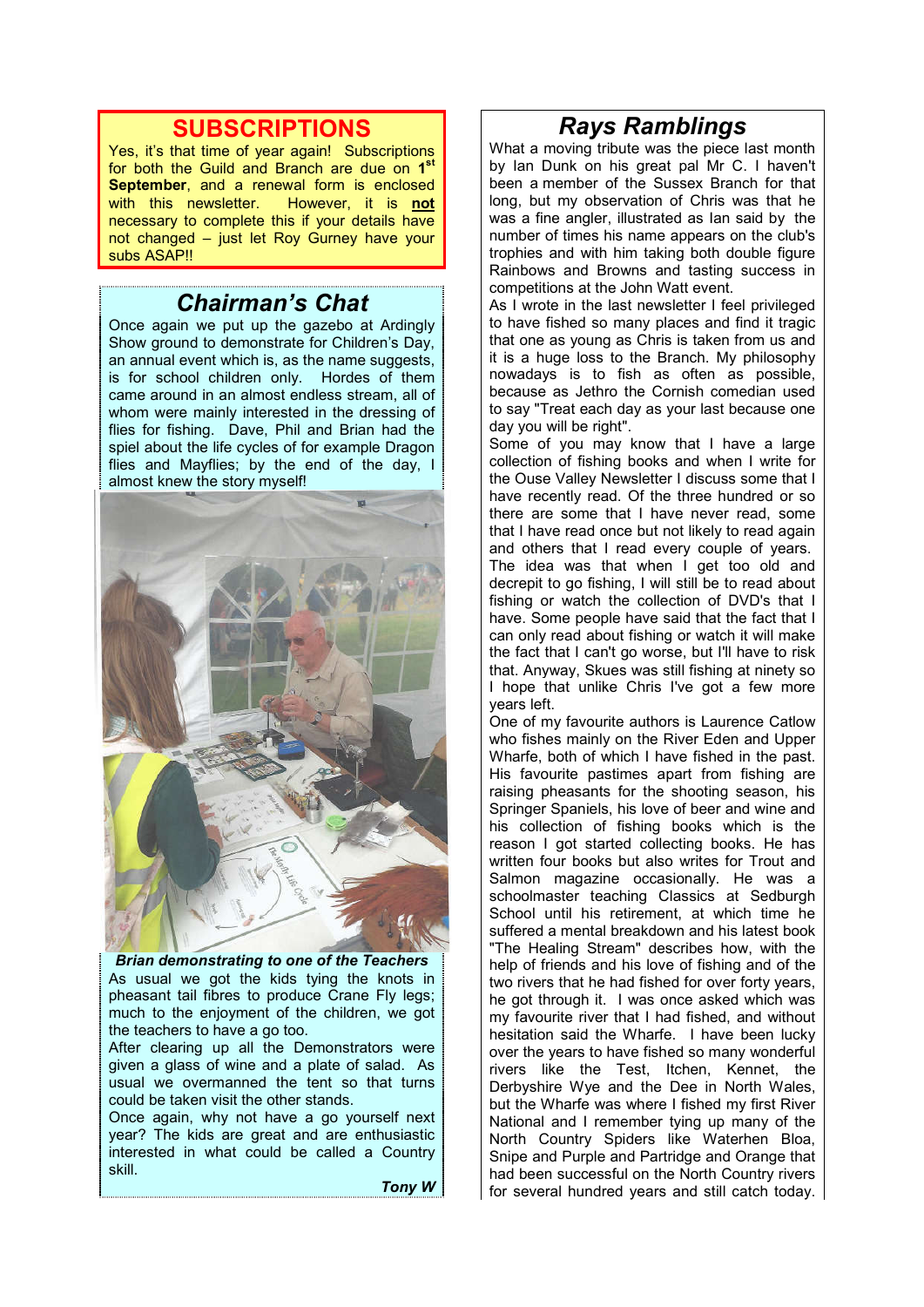Only last year I was fishing at Frensham, a catch and release water in Surrey, and the fish were being particularly difficult, but by using a size sixteen Waterhen Bloa I was able to outwit quite a few and when I got home I tied up several more for when a similar occasion might arise. That happened this year on another trip there and again they worked. The only downside is that they are rather delicate and the hackles get ripped by the trout's teeth so that I have to tie more. Still it gives me something to do and it beats mowing the lawn!

*Ray Burt*

### **BRANCH FINANCES**

As highlighted at the last AGM, the loss of income from reduced membership, iFISH (which is unlikely to be revived in the near future) and the strong possibility that income from our auctions will be diminished in future years, we must take steps to safeguard our financial viability.

The above activities have over recent years strengthened our balance sheet; however, we are currently spending more than we collect.

Tighter control over cost of outings will also be made, ensuring all events are self-funding and may also have a small premium to cover engraving costs, etc. Similarly, a review of social events will be made as these are often subsidised, which is fine for those who attend, but at the expense of those who don't!

The Committee has reviewed many things and, amongst other things, reviewed subscriptions, which have remained unchanged for some 20 vears. For this coming year (from September  $1<sup>st</sup>$ ) these will remain unchanged, but it is likely that it will be proposed at the next AGM that the Branch subscription will be raised from the current £12 to £15 – still fantastic value for what you get!

Please note that this does not mean we are penniless! We have a substantial reserve at the present time, but it is prudent to consider these matters now, rather than leave it till too late.

Your Committee is reviewing all aspects, but it would most helpful if members let us have suggestions they might have - do contact us via fdgsussex@gmail.com or write to:

FDG c/o Roy Gurney, 29 Capel Avenue, Peacehaven, BN10 8NB .

#### **AUTUMN AUCTION Thursday 17th October**

Doesn't time fly! We are already virtually full of lots for the next Auction, which will be at our Patcham HQ as usual on Thursday evening 17<sup>th</sup> October; and the catalogue is already under way. Consequently, if you haven't already sent your entries in it is likely they we will have to decline them for this auction as there is not a lot of space left!

If you have entries, these should be sent to Roy Gurney but if they are unable to be included this time then we should be able to include them in next Spring's auction.

You can download an entry form from the website www.sussexflydressers.org.uk or get one by ringing Roy on 01273 581519 or e-mail fdgsussex@gmail.com .

#### *Mike Blaber*

We briefly noted the sad passing of Mike in our last Newsletter, but were unable to give any details due to the late arrival of the news.

Mike, an architect, was a long-standing member of the Guild and Branch, though we did not have the pleasure of seeing much of him in the last few years. In addition to his love of fly-fishing, he was an accomplished water colour artist. Mike was a very successful and popular angler, helping many members new to the sport. The theme of the service was his angling skill.



 Later in life he was an accomplished crown green bowler. The service was attended by eighty five people which is a recognition of his popularity.

One of his last requests was that his fishing and fly-tying gear be donated to the Branch, and this is one of the reasons our auction is nearly full! Your Chairman and Editor attended his funeral on 29<sup>th</sup> July.

### **VOLUNTEERS REQUIRED Friday 4th October 2019**

We need two volunteers to collect from Patcham and erect the gazebo at Ardingly for the Autumn Game Fair. Please contact Tony Woolnough at tonyfishway@gmail.com or 01273 483833 ASAP